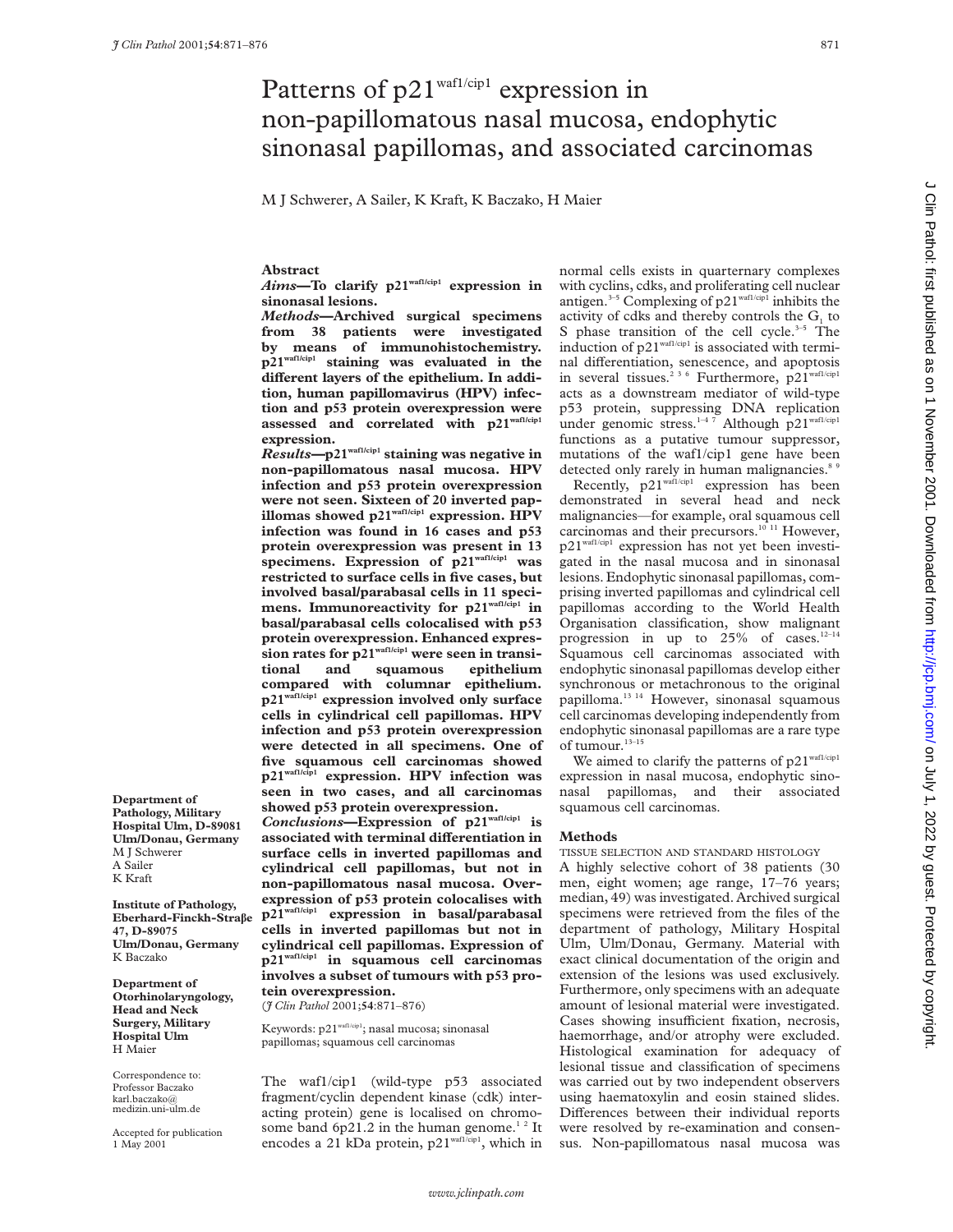*Table 1 Expression of p21waf1/cip1 in 20 inverted papillomas*

|                         | Basal/parabasal cells |              | Median cell layer |              | Surface cells |              |  |
|-------------------------|-----------------------|--------------|-------------------|--------------|---------------|--------------|--|
|                         | p21 negative          | p21 positive | p21 negative      | p21 positive | p21 negative  | p21 positive |  |
| Columnar epithelium     |                       |              |                   |              |               |              |  |
| p53 negative            |                       |              |                   |              |               |              |  |
| p53 positive            |                       |              | 6                 |              |               | o            |  |
| Transitional epithelium |                       |              |                   |              |               |              |  |
| p53 negative            |                       |              |                   |              |               |              |  |
| p53 positive            |                       |              |                   |              |               |              |  |
| Squamous epithelium     |                       |              |                   |              |               |              |  |
| p53 negative            |                       |              |                   |              |               |              |  |
| p53 positive            |                       |              |                   |              |               |              |  |
|                         |                       |              |                   |              |               |              |  |

Columnar epithelium was present in 11 cases, transitional epithelium in 20 cases, and squamous differentiation in 16 specimens.

studied in seven cases with either normal nasal mucosa or minimal chronic inflammation. Specimens with more than minimal chronic inflammation, active inflammation, dysplasia, or carcinoma were excluded. Twenty six endophytic sinonasal papillomas were studied, comprising 20 inverted papillomas and six cylindrical cell papillomas. Specimens with dysplasia or associated malignancies were excluded from this group. Five squamous cell carcinomas associated with endophytic sinonasal papillomas were investigated.



*Figure 1 Columnar epithelium in the invaginating portion of an inverted papilloma from a 45 year old man. Positive staining for p21waf1/cip1 is restricted to surface cells. Negative staining for p21waf1/cip1 in basal/parabasal cells, although human papillomavirus infection and p53 protein overexpression were present in this specimen.*



*Figure 2 Squamous epithelium in an inverted papilloma (same specimen as shown in fig 1). Note abundant immunoreactivity for p21waf1/cip1 in basal/parabasal cells. In this case, positive staining in surface cells only (fig 1) together with positive staining in basal/parabasal cells only (fig 4) were found in different regions within the same specimen.*

### IMMUNOHISTOCHEMISTRY

Additional 5 µm paraffin wax embedded sections were prepared and immunohistochemistry was carried out using the streptavidin– biotin–peroxidase technique, as reported previously.16 For all antibodies, a microwave based antigen retrieval protocol was used for a total of 30 minutes in citrate buffer (pH  $6.0$ ).<sup>17</sup> The NCL-Waf 1 antibody (Novocastra, Newcastle upon Tyne, UK) was used for p21<sup>waf1/cip1</sup> staining, at a dilution of 1/20. Gastric body mucosa samples provided positive controls. Distinct nuclear staining was found in foveolar cells on the gastric tips, in addition to terminally differentiated cells in the glands. Furthermore, reproducible strong staining in vascular smooth muscle cells was seen in all specimens, which served as an internal positive



*Figure 3 Transitional epithelium in an inverted papilloma from a 25 year old man. Abundant immunoreactivity for p53 protein is present in the lower half of the epithelium. Human papillomavirus infection was demonstrated in this specimen.*



*Figure 4 Immunoreactivity for p21waf1/cip1 in a serial slide from the same lesion shown in fig 3. Note colocalisation of positive staining results for p53 protein and p21<sup>w</sup> between figs 2 and 3.*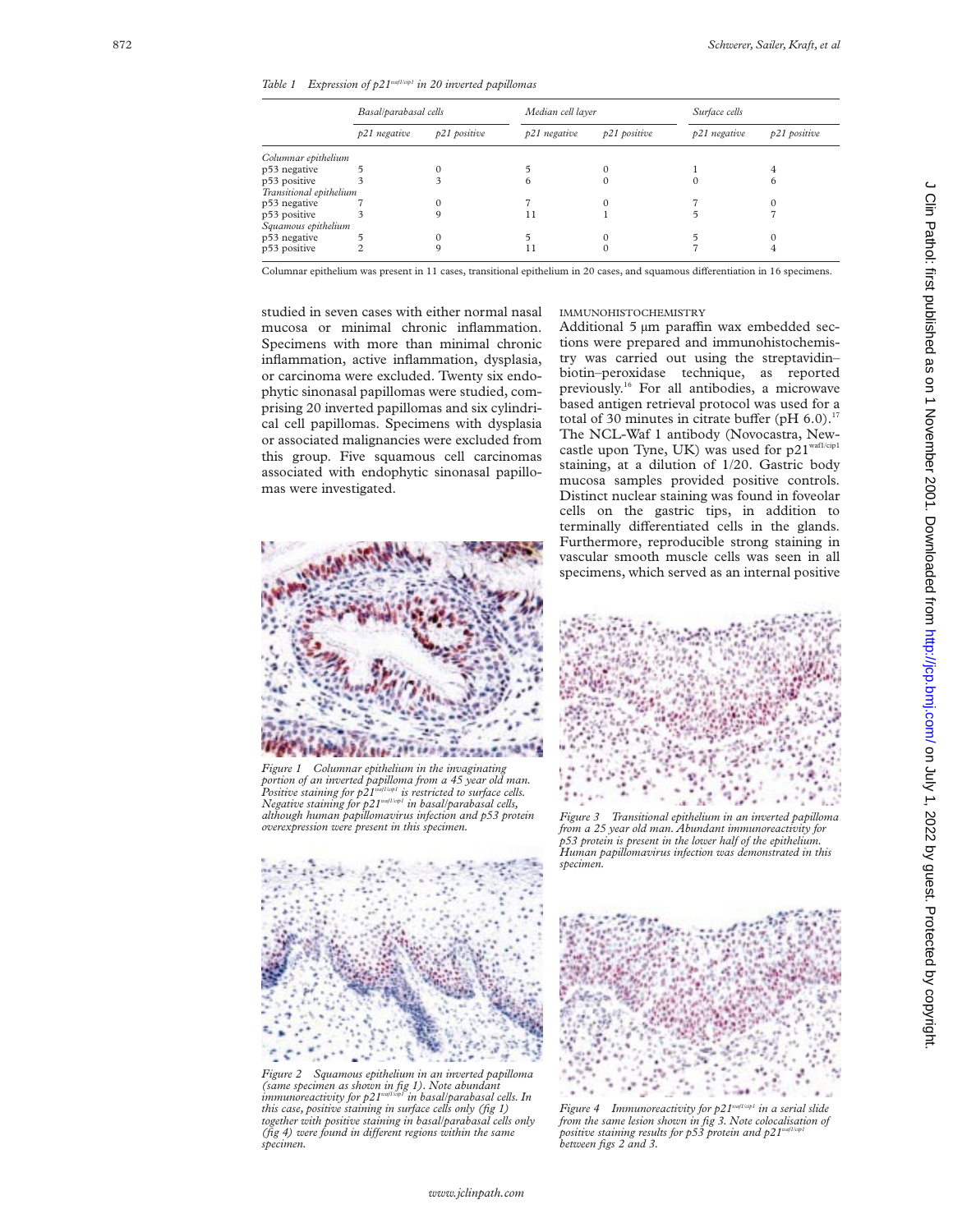*Table 2 Expression of p21<sup>waf1/cip1</sup> in cylindrical cell papillomas* ( $n = 6$ )

|                              | Basal/parabasal cells |              | Median cell layer |              | Surface cells |              |
|------------------------------|-----------------------|--------------|-------------------|--------------|---------------|--------------|
|                              | p21 negative          | p21 positive | p21 negative      | p21 positive | p21 negative  | p21 positive |
| p53 negative<br>p53 positive |                       |              |                   |              |               |              |

control. The presence of human papillomavirus (HPV) infection was investigated using the NCL-PVp antibody (Novocastra), at a 1/100 dilution. This antibody detects all HPV types in paraffin wax embedded tissues.<sup>18</sup> Positive controls were provided by a carcinoma in situ from the ectocervix. Strong nuclear and perinuclear staining was seen in most of the tumour cells. Furthermore, the expression of the p53 protein was studied using the antibody DO-7 (Dako, Hamburg, Germany), at a 1/50 dilution. Positive controls were carried out using a moderately differentiated gastric adenocarcinoma previously shown to be p53 positive. Intensive nuclear staining was found in more than 90% of cells on the invasion front. For all antibodies, negative controls were provided using normal horse serum with the same dilution.

### EVALUATION OF STAINING RESULTS

Assessment of immunohistochemistry was done independent from classification of specimens. The following semiquantitative  $p21^{\frac{waf1/cip1}{waf1/cip1}}$ expression scores were used: negative staining, less than 5% positive nuclei, 5–15% positive nuclei, 16–25% positive nuclei, and more than 25% positive nuclei. Basal/parabasal cells, medial cell layers, and surface cells of the epithelium were evaluated. In nonpapillomatous nasal mucosa and cylindrical cell papillomas columnar epithelium were assessed. In inverted papillomas, columnar, transitional, and squamous epithelium were evaluated. In squamous cell carcinomas, representative regions on the invasion front of the tumour were investigated. Staining results were compared between these groups. In addition, HPV infection and p53 protein overexpression were studied and correlated with p21waf1/cip1 expression. Physiological expression of the p53 protein was defined as less than 15% immunoreactive basal/parabasal cells. Overexpression of the p53 protein was defined as positive



*Figure 5 Cylindrical cell papilloma from a 54 year old man. Positive staining for p21waf1/cip1 is seen only in suprabasal and surface cells of the epithelium.*

staining of more than 15% basal/parabasal cells, and/or immunoreactivity more superficial than the parabasal cell layer. Furthermore, overexpression of the p53 protein was subgraded in cases showing more or less than 40% immunoreactive nuclei.<sup>19 20</sup>

#### **Results**

NON-PAPILLOMATOUS NASAL MUCOSA

All specimens were negative for p21waf1/cip1 staining. HPV infection and p53 protein overexpression were not found.

### EXPRESSION OF  $\text{p21}^{\text{war1/cr1}}$  IN INVERTED PAPILLOMAS

p21waf1/cip1 was expressed in 16 of 20 cases (table 1). Immunoreactivity for p21<sup>waf1/cip1</sup> was restricted to surface cells in five specimens (fig 1), but involved basal/parabasal cells in 11 specimens. Notably, in all cases immunoreactivity in basal/parabasal cells was separated from positive surface cells by negative medial cell layers of the epithelium. In some cases, positive staining in surface cells only along with positive staining in basal/parabasal cells only was detected in different regions within the same tissue section (fig 2). Frequently, the proportions of p21<sup>waf1/cip1</sup> positive basal/parabasal cells were enhanced in transitional and squamous epithelium compared with columnar epithelium. Positive staining for  $p21^{\text{wall/cip1}}$ in basal/parabasal cells colocalised with p53 protein overexpression (figs 3 and 4). The expression of p53 protein predominantly involved basal/parabasal cells of the epithelium. In all inverted papillomas, less than 40% of the cells were immunoreactive for p53 protein.



*Figure 6 Squamous cell carcinoma associated with an inverted papilloma from a 61 year old man. Note immunoreactivity for p21waf1/cip1 on the invasion front of the tumour. Necrotic areas of the tumour were negative for* <sup>p1</sup> expression (upper part of the picture). Human *papillomavirus infection was not detected in this specimen. Abundant overexpression of the p53 protein was seen in this tumour.*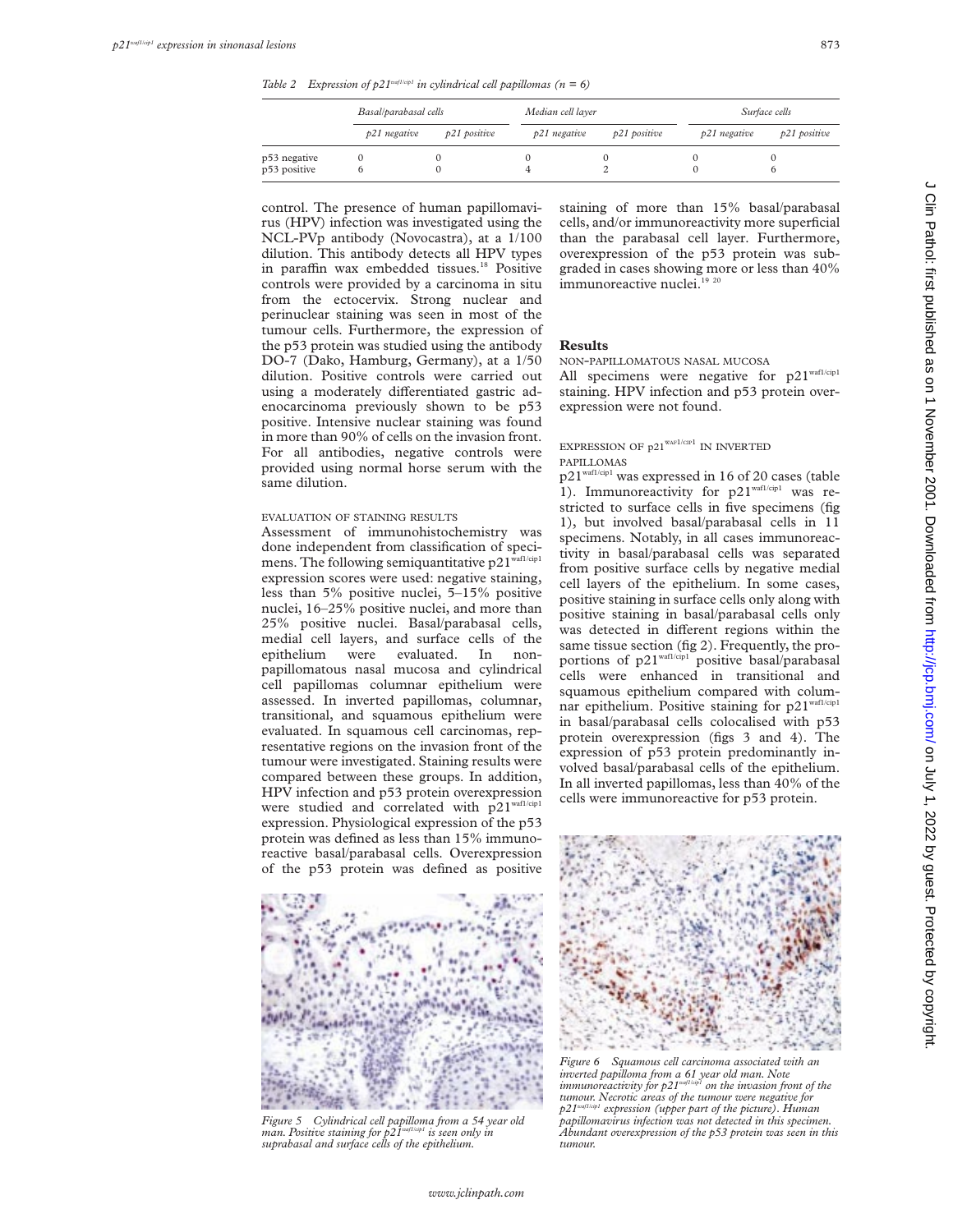EXPRESSION OF  $p21^{WAF1/CH^2}$  IN CYLINDRICAL CELL PAPILLOMAS

All specimens showed  $p21^{\text{waf1/cip1}}$  expression only in surface cells (table 2; fig 5). HPV infection and p53 protein overexpression were present in all cases.

EXPRESSION OF  $p21^{WAF1/CIP1}$  IN SQUAMOUS CELL CARCINOMAS

One of five squamous cell carcinomas showed p21waf1/cip1 expression (fig 6). HPV infection was found in two cases and p53 protein overexpression was detected in all tumours.

#### **Discussion**

p21waf1/cip1 was not expressed in nonpapillomatous nasal mucosa. Currently, it is thought that tissue specific  $p21^{\text{waf1/cip1}}$  expression occurs in terminally differentiated epithelial cells.<sup>6 21 22</sup> For instance, normal breast epithelium shows p21waf1/cip1 expression in less than 1% of cells.<sup>23</sup> In contrast, normal colonic epithelium shows strong  $p21^{\text{waf1/cip1}}$  expression in the upper third of the crypts.<sup>24</sup>

We found p21<sup>waf1/cip1</sup> expression in 16 of 20 inverted papillomas. Positive staining was seen in surface cells and basal/parabasal cells of the epithelium. Immunoreactivity for p21<sup>waf1/cip1</sup> in surface cells was independent of p53 protein overexpression. Hence, p53 independent activation of  $p21^{\text{waf1/cip1}}$  expression along with terminal differentiation of surface cells in inverted papillomas can be postulated. A similar concept has recently been reported from oral squamous epithelium, in which p53 independent p21<sup>waf1/cip1</sup> expression involves the spinous cell layer undergoing terminal differentiation.<sup>10</sup> <sup>11</sup> <sup>25</sup>

The expression of p21<sup>waf1/cip1</sup> in basal/ parabasal cells in inverted papillomas colocalised with p53 protein overexpression. At least two wild-type p53 protein responsive elements exist in the promoter region of the waf1/cip1 gene.26 Expression of p21waf1/cip1 mediates the antiproliferative effect of p53 protein by the suppression of DNA replication and  $G<sub>1</sub>$  cell cycle arrest.<sup>3 4 7 26-28</sup> Hence, it can be hypothesised that wild-type p53 dependent p21waf1/cip1 expression occurs in basal/parabasal cells in inverted papillomas. However, the antibody DO-7 used in our study recognises both wild-type and mutant  $p53$  protein.<sup>29</sup> The expression of p53 protein in less than 40% of cells was consistently found in our inverted papillomas. Recent studies have associated p53 protein expression in less than 40% of nuclei with the accumulation of wild-type rather than mutant p53 protein.<sup>30–32</sup> Furthermore, a strong association between wild-type p53 protein and non-dysplastic inverted papillomas, in contrast to mutant p53 protein expression found in dysplastic specimens, has recently been reported.33 Dysplastic inverted papillomas were excluded from investigation in this study. Hence, it is probable that wild-type p53 protein was expressed in our exclusively non-dysplastic inverted papillomas, although further investigations involving molecular analysis of the p53 gene status are necessary to confirm these observations.

A causative role for HPV infection in the wild-type p53 protein overexpression seen in inverted papillomas is well recognised: complexing of the HPV oncoprotein E6 to wild-type p53 protein is followed by stabilisation and overexpression of the p53 protein in benign inverted papillomas infected with HPV types  $6/11.^{34}$  35 In contrast, degradation of these complexes followed by negative immunostaining for p53 protein is present in malignant sinonasal lesions infected with HPV types 16/18.<sup>35 36</sup> In agreement with previous reports, we found HPV infection in inverted papillomas but not non-papillomatous nasal mucosal specimens.<sup>35</sup> <sup>36</sup> However, the individual HPV types were not subclassified in our study: the antibody NCL-PVp detects all human HPV types.18 Molecular techniques, such as the polymerase chain reaction, are required for reliable HPV subclassification.<sup>35 37</sup> However, these techniques require fresh tissue,<sup>35 37</sup> which was not available from the cases used in our study. Hence, further investigation will be necessary to clarify the relation between distinct HPV types and p21<sup>waf1/cip1</sup> expression in inverted papillomas.

More p21<sup>waf1/cip1</sup> positive nuclei were found in transitional and squamous epithelium than in columnar epithelium in inverted papillomas. A consecutive series of histological changes has been demonstrated in inverted papillomas: columnar epithelium is gradually transformed to transitional epithelium and finally squamous epithelium.14 38 Our findings indicate increasing p21<sup>waf1/cip1</sup> expression along this metaplastic process. We have recently identified increasing expression rates of p53 protein along this pathway, when investigating another cohort of inverted papillomas (manuscript in press). It is thought that p21<sup>waf1/cip1</sup> plays a fundamental role in the suppression of papillomatous and metaplastic progression in epithelial tissues (such as the epidermis).<sup>39 40</sup> Hence, p21<sup>waf1/cip1</sup> may be involved in the regulation of metaplasia in inverted papillomas. Current studies suggest that  $p21^{\text{waf1/cip1}}$  has an inhibitory effect on viral DNA replication in HPV infected tissues, such as oral or genital papillomas.<sup>41</sup> Further investigation is required to specify the detailed function of p21<sup>waf1/cip1</sup> in inverted papillomas.

In cylindrical cell papillomas, p21waf1/cip1 expression was found only in surface cells of the epithelium. Thus, p21<sup>waf1/cip1</sup> expression probably occurs along with terminal differentiation. HPV infection and p53 protein overexpression were present in all specimens. However, p21<sup>waf1/cip1</sup> did not colocalise with p53 protein expression in basal/parabasal cells in cylindrical cell papillomas. Hence, activation of the waf1/cip1 gene is probably p53 independent in this group of endophytic sinonasal papillomas. The different behaviour of inverted papillomas and cylindrical cell papillomas in p21waf1/cip1 expression cannot be explained from our data. A few previous studies have investigated cell cycle control in cylindrical cell papillomas, but none of those reports identified significant differences between inverted papillomas and cylindrical cell papillomas.<sup>37</sup> <sup>38</sup> Further investigations are needed to determine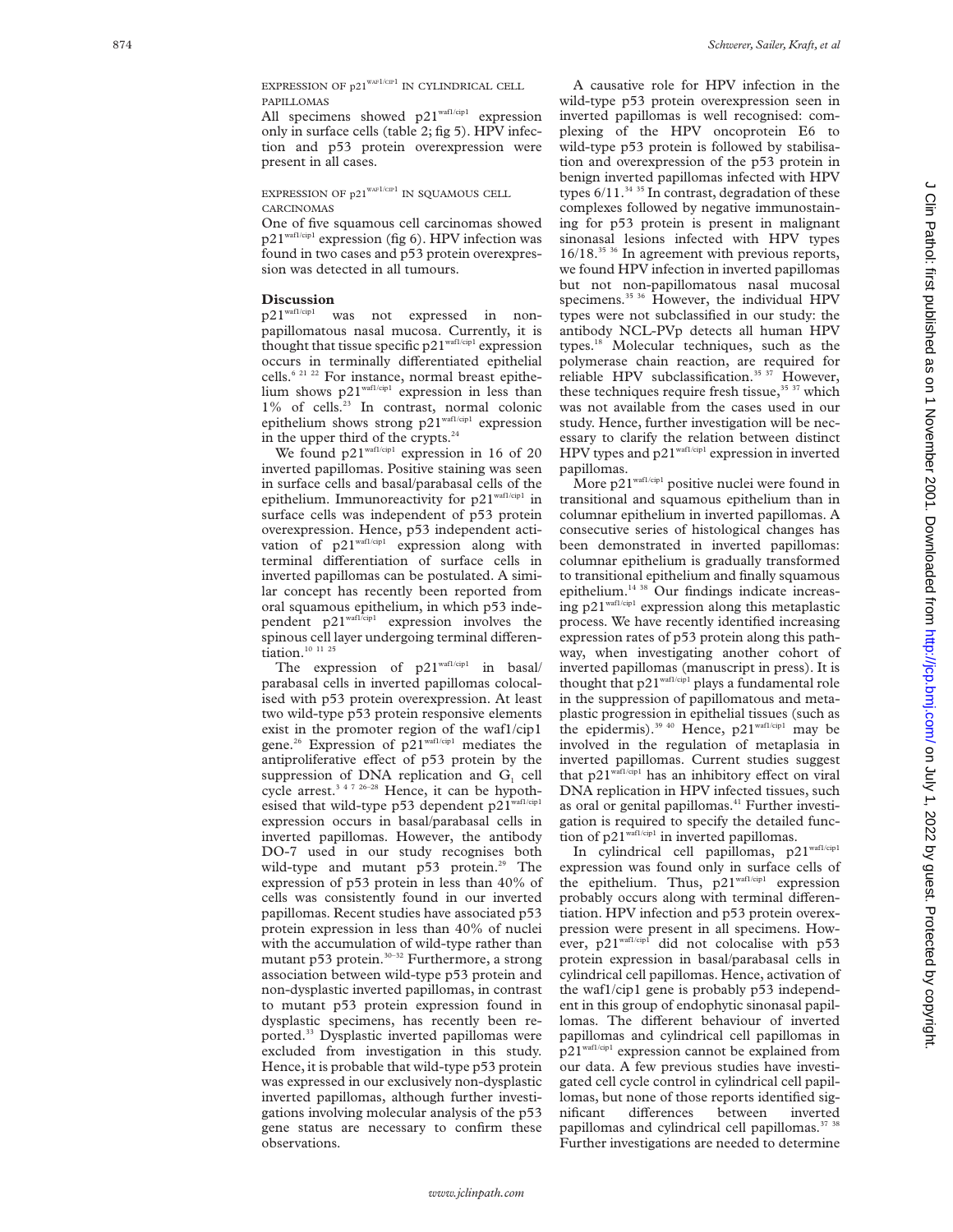In squamous cell carcinomas associated with endophytic sinonasal papillomas, p21waf1/cip1 expression was seen in one of five specimens, although p53 protein overexpression was found in all cases. Several concepts for heterogeneity in p21<sup>waf1/cip1</sup> expression between individual tumours have recently been presented.<sup>42-45</sup> For instance, mutant p53 protein is often unable to activate the transcription of the waf1/cip1 gene in breast and gastric carcinomas with p53 gene mutations.<sup>24 41 42</sup> Low p21<sup>waf1/cip1</sup> expression is associated with poor prognosis in breast carcinomas.41 42 Sinonasal carcinomas almost exclusively express mutant p53 protein, whereas wild-type p53 protein predominates in benign sinonasal lesions.<sup>33</sup> Hence, the absence of p21waf1/cip1 expression in sinonasal carcinomas probably results from mutant p53 protein expression. However, in other neoplasms such as malignant melanomas or pancreatic carcinomas p21waf1/cip1 expression does not correlate with p53 functional status.<sup>44 45</sup> Transcription of the waf1/cip1 gene independent of p53 controlled pathways and post-transcriptional regulation of  $p21^{waf/(cp)}$  accumulation have been demonstrated in these lesions.<sup>44-47</sup> Furthermore, recent studies have reported that cyclin D1 overexpression can regulate p21waf1/cip1 expression in several human malignancies, including head and neck squamous cell carcinomas.<sup>48</sup> Hence, the exact regulatory mechanisms for p21waf1/cip1 expression in sinonasal squamous cell carcinomas cannot be determined from our data. Additional investigations involving p53 gene and protein alterations, waf1/cip1 gene transcription, posttranscriptional p21waf1/cip1 modification, and cyclin D1 overexpression are necessary to shed light on p21waf1/cip1 expression and its prognostic value in sinonasal carcinomas.

- 
- 1 Xiong Y, Hannon GJ, Zhang H, *et al*. p21 is a universal inhibitor of cyclin kinases. *Nature* 1993;**366**:701–4. 2 El-Deiry WS, Tokino T, Velculescu VE, *et al*. WAF1, a potential mediator of p53 tumour suppression. *Cell* 1993;**75**:817–25.
- 3 El-Deiry WS. p21/p53, cellular growth control and genomic integrity. *Curr Top Microbiol Immunol* 1998;**227**:121–37. 4 Li Y, Jenkins CW, Nicols MA, *et al*. Cell cycle expression
- and p53 regulation of the cyclin-dependent kinase inhibitor p21. *Oncogene* 1994;**9**:2261–8.
- 5 Waga S, Hannon GJ, Beach D, *et al*. The p21 inhibitor of cyclin-dependent kinases controls DNA replication by interaction with PCNA. *Nature* 1994;**369**:574–8.
- 6 Missero C, Calautti E, Eckner R, *et al*. Involvement of the cell-cycle inhibitor Cip1/WAF1 and the EIA-associated p300 protein in terminal diVerentiation. *Proc Natl Acad Sci USA* 1995;**92**:5451–5.
- 7 El-Deiry WS, Harper JW, O'Connor PM, *et al*. WAF1/CIP1 is induced in p53-mediated G1 arrest and apoptosis. *Can-cer Res* 1994;**54**:1169–74.
- 8 Shiohara M, El-Deiry WS, Wada M,*et al*. Absence of WAF1 mutations in a variety of human malignancies. *Blood* 1994; **84**:3781–4.
- 9 Bhatia K, Fan S, Sprangler G, *et al*. A mutant p21 cyclin-dependent kinase inhibitor isolated from Burkitt's lymphoma. *Cancer Res* 1995;**55**:1431–5.
- 10 Yook JI, Kim J. Expression of p21WAF1/CIP1 is unrelated to p53 tumour suppressor gene status in oral squamous cell carcinomas. *Oral Oncol* 1998;**34**:198–203.
- 11 Ng IOL, Lam KY, Ng M, *et al*. Expression of p21/waf1 in oral squamous cell carcinomas—correlation with p53 and mdm2 and cellular proliferation index. *Oral Oncol* 1999;**35**: 63–9.
- 12 Shanmugaratnam K, Sobin LH. *Histological typing of tumours of the upper respiratory tract and ear*. Berlin: Springer, 1991.
- 13 Bielamowicz S, Calacterra TC, Watson D, *et al*. Inverting papillomas of the head and neck: the UCLA update. *Otolaryngol Head Neck Surg* 1993;**109**:71–6.
- 14 Lawson W, Ho BT, Shaari CM, *et al*. Inverted papilloma: a report of 112 cases. *Laryngoscope* 1995;**105**:282–8.
- 15 Califano J, Koch W, Sidranski D, *et al*. Inverted sinonasal papilloma. A molecular genetic appraisal of its putative status as a precursor to squamous cell carcinoma. *Am J Pathol* 2000;**156**:333–7.
- 16 Schwerer MJ, Kraft K, Baczako K. Structural changes in the gastric foveolar epithelium in Helicobacter pylori-positive gastritis revealed by keratin immunohistochemistry. *Hum Pathol* 1997;**28**:1260–7.
- 17 McKee PH, Hobbs C, Hall PA. Antigen retrieval by microwave irradiation lowers immunohistological detection
- thresholds. *Histopathology* 1993;**23**:337–79. 18 Shepherd PS, Lunny D, Brookes R, *et al*. The detection of human papillomaviruses in cervical biopsies by immunohistochemistry and in situ hybridization. *Scand J Immunol* 1992;**36**:69–74.
- 19 Cagle PT, Brown RW, Lebovitz ML. p53 immunostaining in the differentiation of reactive processes from malignancy in pleural biopsy specimens. *Hum Pathol* 1994;25:443–8.
- 20 Fang SY, Yan JJ, Ohyama M. Assessment of p53 protein expression in normal mucosa and benign and malignant
- lesions of the nasal cavity. *Oncology* 1998;55:168-73.<br>21 Steinman RA, Hoffman B, Iro A, *et al*. Induction of p21 (WAF1/CIP1) during differentiation. *Oncogene* 1994;9:<br>3389–96.
- 22 Parker SB, Eichele G, Zhang P, *et al.* P53-independent expression of p21<sup>cip1</sup> in muscle and other terminally differentiating cells. *Science* 1995;267:1024–7.<br>23 Barbareschi M, Caffo O, Doglioni C, *et al*. p21<sup>waf1</sup> immuno-
- histochemical expression in breast carcinoma: correlations with clinicopathological data, oestrogen receptor status, MIB1 expression, p53 gene and protein alterations and relapse-free survival. *Br J Cancer* 1996;**74**:208–15.
- 24 Doglioni C, Pelosio P, Laurino L, *et al*. p21/WAF1/CIP1 expression in normal mucosa, adenomas and adenocarcinomas of the colon: its relationship with differentiation. *J* Pathol 1996;79:248-53.
- 25 Agarwal S, Mathur M, Shukla NK, *et al*. Expression of cyc-lin dependent kinase inhibitor p21waf1/cip1 in premalignant and malignant oral lesions: relationship with p53 status. *Oral Oncol* 1998;**34**:353–60.
- 26 El-Deiry WS, Tokino T, Waldman T, *et al*. Topological con-trol of p21WAF1/CIP1 expression in normal and neoplas-
- tic tissues. *Cancer Res* 1995;**55**:2910–19. 27 Wu Y, Huang H, Miner Z, *et al*. Activities and response to DNA damage of latent and active sequence-specific DNA binding forms of mouse p53. *Proc Natl Acad Sci U S A* 1997;**94**:8982–7.
- 28 Gervais JL, Seth P, Zhang H. Cleavage of CDK inhibitor p21 (Cip1/Waf1) by caspases is an early event during DNA damage-induced apoptosis. *J Biol Chem* 1998;**273**:19207– 12.
- 29 Vojtesek B, Bartek J, Midgeley CA, *et al.* An immunohisto-<br>chemical analysis of the human nuclear phosphoprotein<br>p53. New monoclonal antibodies and epitope mapping<br>using recombinant p53. *J Immunol Methods* 1992;151:23 44.
- 30 Rajendrakumar RI, Setzen G, Koltai PJ, *et al*. p53 protein expression in benign lesions of the upper respiratory tract. *Arch Otolaryngol Head Neck Surg* 1997;**123**:297–300. 31 Linden MD, Nathanson SD, Zarbo RJ. Evaluation of
- anti-p53 antibody staining: quality control and technical
- considerations. Appl Immunohistochem 1994;2:218-24.<br>32 Fouret P, Dabit D, Sibony M, et al. Expression of p53 protein related to the presence of human papillomavirus infection in precancer lesions of the larynx. Am  $\hat{J}$ 1995;**146**:599–604.
- 33 Caruana SM, Zwiebel N, Cocker R,*et al*. p53 alteration and human papilloma virus infection in paranasal sinus cancer. *Cancer* 1997;**79**:1320–8.
- 34 Franzmann MB, Buchwald C, Jacobsen GK, *et al*. Expression of p53 in normal nasal mucosa and in sinonasal papillomas with and without associated carcinoma and the relation to human papillomavirus (HPV). *Cancer Lett* 1998;**128**:161–4.
- 35 Hwang CS, Yang HS, Hong MK. Detection of human pap-illomavirus (HPV) in sinonasal inverted papillomas using polymerase chain reaction (PCR). *Am J Rhinol* 1998;**12**: 363–6.
- 36 Zumbach K, Hoffmann M, Kahn T, et al. Antibodies against oncoproteins E6 and E7 of human papillomavirus types 16 and 18 in patients with head-and-neck squamous cell carcinoma. *Int J Cancer* 2000;**85**:815–18.
- 37 Mirza N, Montone K, Sato Y,*et al*. Identification of p53 and human papilloma virus in Schneiderian papillomas. *Laryn-goscope* 1998;**108**:497–501.
- 38 Michaels L, Young M. Histogenesis of papillomas of the nose and paranasal sinuses. *Arch Pathol Lab Med* 1995;**119**: 821–6.
- 39 Di Cunto F, Topley G, Calautti E, *et al*. Inhibitory function of p21Cip1/WAF1 in differentiation of primary mouse<br>keratinocytes independent of cell cycle control. *Science*<br>1998;**280**:1069–72.
- 40 Weinberg WC, Fernandez-Salas E, Morgen DL, *et al.*<br>Genetic deletion of p21<sup>WAF1</sup> enhances papilloma formation<br>but not malignant conversion in experimental mouse skin
- carcinogenesis. *Cancer Res* 1999;59:2050-4.<br>
41 Schmidt-Grimminger DC, Wu X, Jian Y, *et al.* Post-<br>
transcriptional induction of p21cip1 protein in condylo-<br>
mata and dysplasias is inversely related to human<br>
papillomav
- 

Clin Pathol: first published as